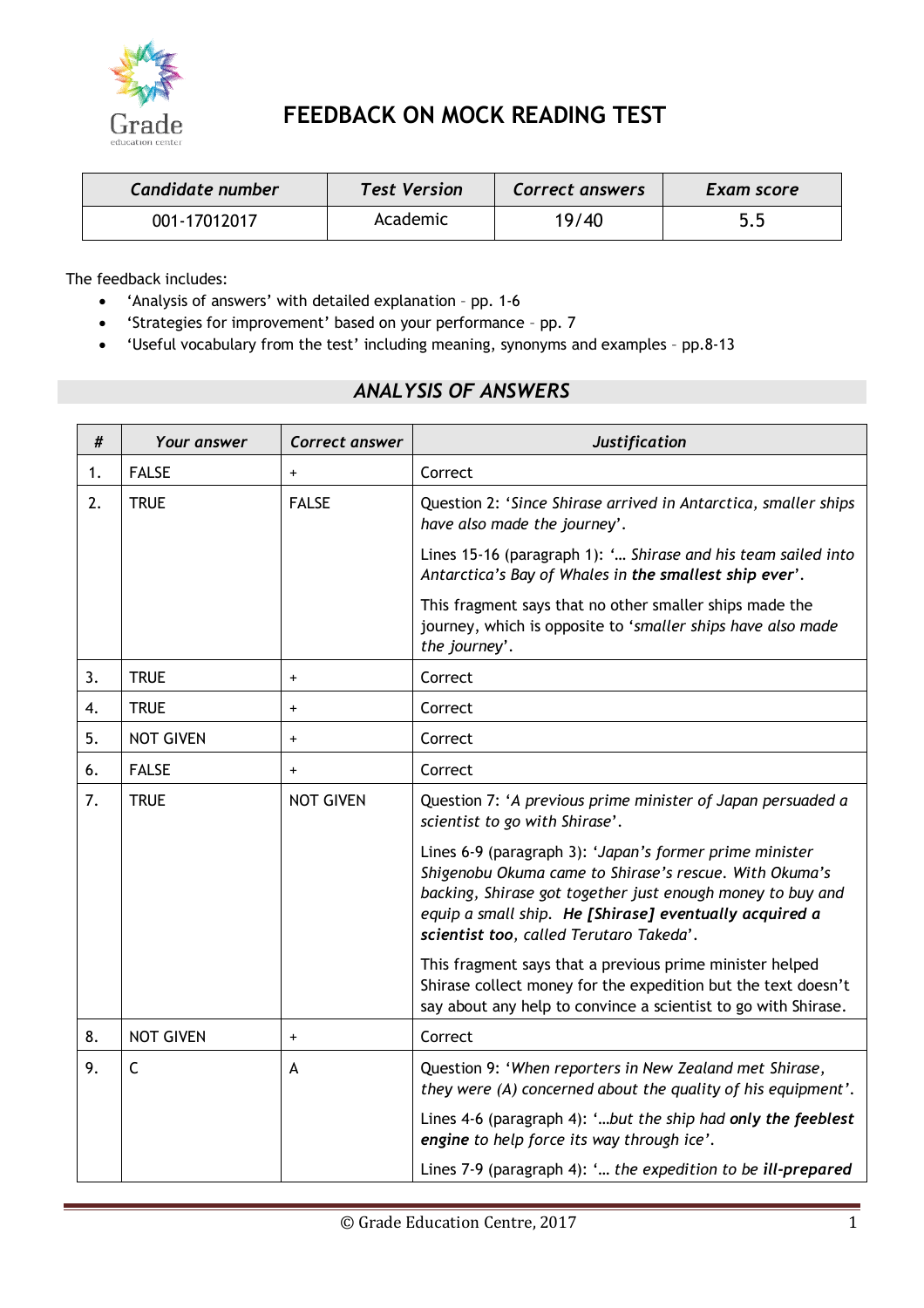|     |                  |              | as the Japanese had only lightweight sledges for transport<br>across the ice, made of bamboo and wood'.                                                                                                       |
|-----|------------------|--------------|---------------------------------------------------------------------------------------------------------------------------------------------------------------------------------------------------------------|
|     |                  |              | Both fragments say that Shirase wasn't well equipped for the<br>expedition (A).                                                                                                                               |
|     |                  |              | (B) is wrong because the reporters were 'astonished' (in a<br>negative way).                                                                                                                                  |
| 10. | B                | $\ddot{}$    | Correct                                                                                                                                                                                                       |
| 11. | B                | $\mathsf{C}$ | Question 11: 'After Shirase finally reached Antarctica, he<br>realized that (C) he might not have enough food to get to the<br>South Pole'.                                                                   |
|     |                  |              | Lines 1-2 (paragraph 6): 'Shirase and six men finally reached<br>Antarctica'.                                                                                                                                 |
|     |                  |              | Lines 5-6 (paragraph 6): 'Yet Shirase still felt the pull of the<br>pole and decided he would head southward'.                                                                                                |
|     |                  |              | Lines 8-10 (paragraph 6): 'With provisions (=food) for 20 days,<br>he and four men would see how far they could get'.                                                                                         |
|     |                  |              | The fragments show that after reaching Antarctica, Shirase<br>decided to go to the South Pole but he didn't know how far<br>they could get with that little supply of food.                                   |
|     |                  |              | (B) No mentioning that he would give up his plan to go to the<br>South Pole.                                                                                                                                  |
| 12. | C                | $\ddot{}$    | Correct                                                                                                                                                                                                       |
| 13. | D                | A            | Question 13: 'What is the writer's main point in the final<br>paragraph? (A) Considering the problems Shirase had to deal<br>with, his achievement was incredible'.                                           |
|     |                  |              | Lines 4-5 (paragraph 8): 'he never reached the pole. Nor did<br>he contribute much to the sciene.'                                                                                                            |
|     |                  |              | Lines 7-12 (paragraph 8): 'Yet Shirase's expedition was<br>heroic one of only four teams to have gone so farthey did<br>it all without the advantages of the other teams and with no<br>previous experience'. |
|     |                  |              | The fragments show that he reached little as a result of the<br>expedition, but in comparison with other teams that had lots<br>of benefits, he achieved a lot.                                               |
|     |                  |              | (D) The text doesn't compare Shirase's achievements in the<br>Antarctic expedition with his expectations.                                                                                                     |
| 14. | <b>NOT GIVEN</b> | $\ddot{}$    | Correct                                                                                                                                                                                                       |
| 15. | <b>YES</b>       | $\ddot{}$    | Correct                                                                                                                                                                                                       |
| 16. | <b>NOT GIVEN</b> | NO           | Question 16: 'In the future, farmers are likely to increase<br>their dependency on chemicals'.                                                                                                                |
|     |                  |              | Lines 15-18 (paragraph 1): 'On the new model farms of the<br>future Why dose a whole field with chemicals if you can<br>spray only where they are needed'.                                                    |
|     |                  |              | Lines 20-21 (paragraph 1): 'an approach that could slash<br>(=reduce) chemical use'.                                                                                                                          |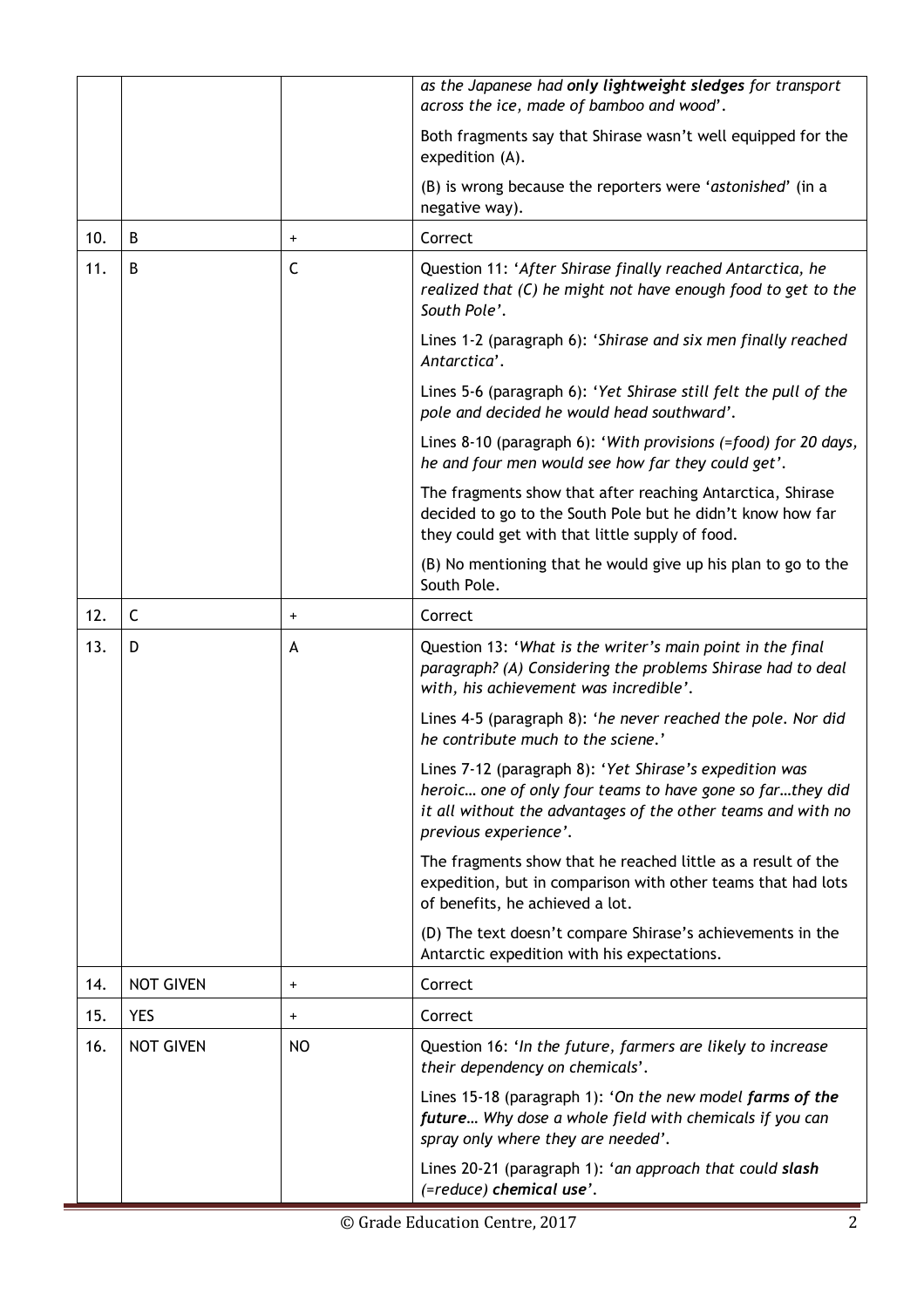|     |                      |                                 | The fragments say that farmers are going to use less of<br>chemicals, which is opposite to 'increase their dependency'                                                                                                                                                |
|-----|----------------------|---------------------------------|-----------------------------------------------------------------------------------------------------------------------------------------------------------------------------------------------------------------------------------------------------------------------|
| 17. | <b>NO</b>            | <b>NOT GIVEN</b>                | Question 17: 'Farms in Europe and the US may find it hard to<br>adapt to precision farming'.                                                                                                                                                                          |
|     |                      |                                 | Lines 22-26 (paragraph 1): ' the largest farms in Europe and<br>the US can cover thousands of acres. That's why automation<br>is the key to precision farming. Specifically, say agricultural<br>engineers, precision farming needs robot farmers'.                   |
|     |                      |                                 | The fragment discusses automation and necessity to have<br>robot farmers to use precision farming. However, no opinion<br>of European or American farms (= 'farms in Europe and the US<br>may find it') as for how hard it might be to adapt to<br>precision farming. |
| 18. | <b>IDENTIFY</b>      | FERILISER/<br><b>FERTILIZER</b> | Question 18: 'In the future, agribots will provide  to young<br>plants'                                                                                                                                                                                               |
|     |                      |                                 | Lines 1-4 (paragraph 2): ' agribots that can identify<br>individual seedlings and encourage them (=seedlings) along<br>with drops of fertilizer'.                                                                                                                     |
|     |                      |                                 | The missing word is a noun, not a verb. According to the<br>fragment, agribots will give seedlings (=young plants)<br>fertilizer. This is another way to say 'provide fertilizer to<br>young plants'.                                                                 |
| 19. | <b>PLANTS</b>        | <b>LASERS</b>                   | Question 19: 'Some machines will use chemicals or  to get<br>rid of unwanted plants'.                                                                                                                                                                                 |
|     |                      |                                 | Lines 4-7 (paragraph 2): 'Other machines would distinguish<br>problem weeds from crops and eliminate them with shots<br>from high-power lasers or a microdot of pesticides.'                                                                                          |
|     |                      |                                 | The fragment says that weeds (=unwanted plants) will be<br>eliminated (=get rid of) using lasers. "A microdot of<br>pesticides' is a paraphrase of chemicals.                                                                                                         |
| 20. | <b>AGRIBOTS</b>      | <b>CEREALS</b>                  | Question 20: 'It is the production of  which currently uses<br>most machinery on farms'.                                                                                                                                                                              |
|     |                      |                                 | Lines 11-12 (paragraph 2): ' with farms that grow cereals<br>being the most heavily automated'.                                                                                                                                                                       |
|     |                      |                                 | The fragment says that farms that produce (=grow) cereals<br>use most machinery (=most heavily automated).                                                                                                                                                            |
| 21. | <b>COMMUNICATION</b> | $\ddot{}$                       | Correct                                                                                                                                                                                                                                                               |
| 22. | C                    | $\ddot{}$                       | Correct                                                                                                                                                                                                                                                               |
| 23. | F                    | $\ddot{}$                       | Correct                                                                                                                                                                                                                                                               |
| 24. | B                    | H                               | Question 24: Linda Calvin and Philip Martin + 'Economic<br>factors are often the driving force behind the development of<br>machinery'.                                                                                                                               |
|     |                      |                                 | Lines 6-9 (paragraph 4-2 <sup>nd</sup> page): 'Calvin and Martin have<br>observed how rising employment costs have led to the<br>adoption of labour-saving technology in the past'.                                                                                   |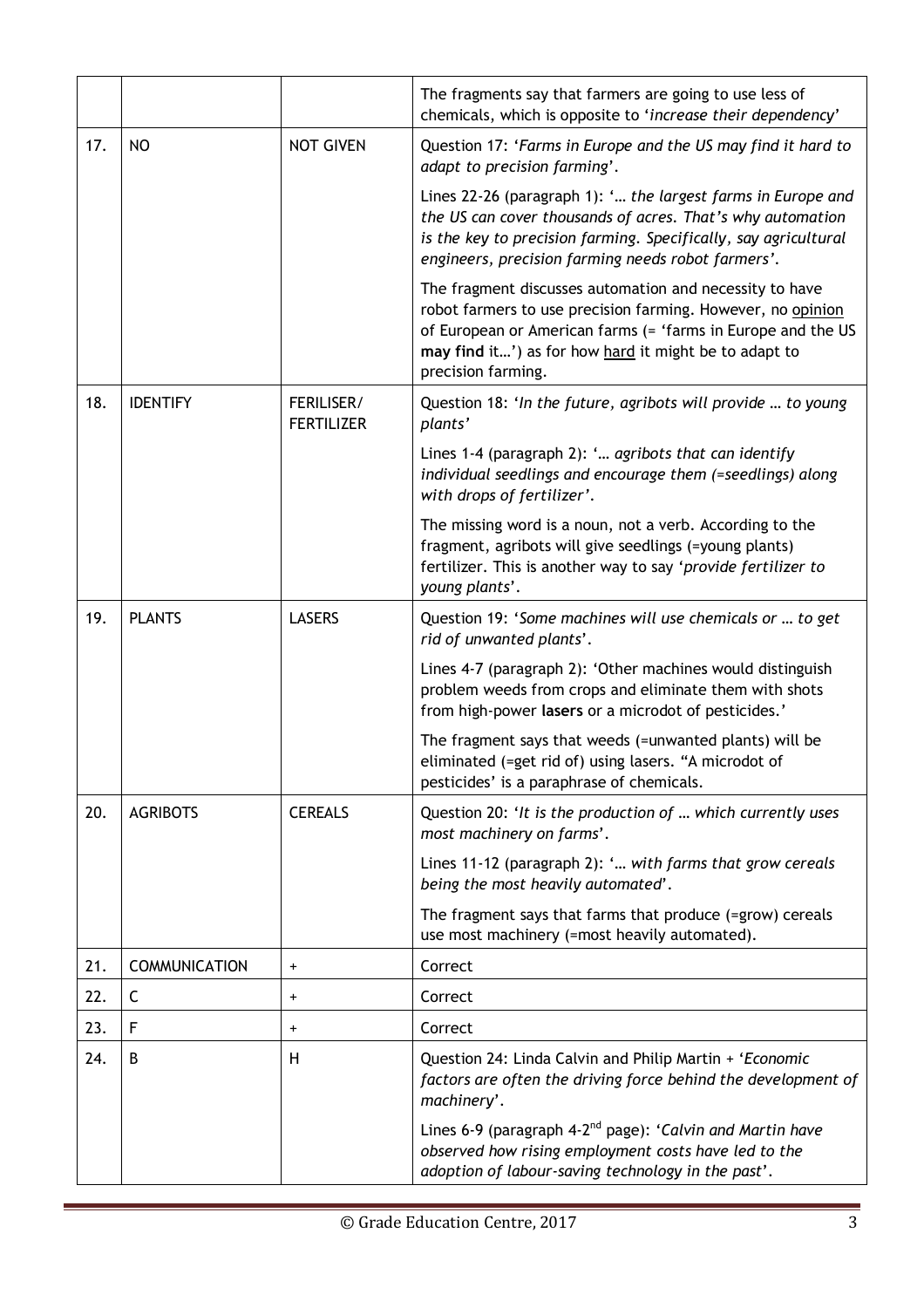|     |              |           | The fragment only gives one example of economic factors<br>(rising employment costs) that lead to development of<br>technology. Another example in the same paragraph is a<br>bumper harvest that led to using a mechanical harvester by<br>farms in the raisin industry.<br>Statement B doesn't belong to any of the suggested |
|-----|--------------|-----------|---------------------------------------------------------------------------------------------------------------------------------------------------------------------------------------------------------------------------------------------------------------------------------------------------------------------------------|
|     |              |           | researches.                                                                                                                                                                                                                                                                                                                     |
| 25. | A            | $\ddot{}$ | Correct                                                                                                                                                                                                                                                                                                                         |
| 26. | H            | D         | Question 26: Salakh Sukkarieh + 'As farming becomes more<br>automated, the appearance of farmland will change'.                                                                                                                                                                                                                 |
|     |              |           | Lines 11-12 from (paragraph 6, $2nd$ column): 'Almost<br>inevitably, these machines will alter the landscape, too.<br>says Salakh Sukkarieh'.                                                                                                                                                                                   |
|     |              |           | This means that the more frequent use of technology in<br>farming will influence the appearance of the land<br>(=landscape).                                                                                                                                                                                                    |
|     |              |           | Statement H was said by Linda Calvin and Philip Martin (see<br>question 24).                                                                                                                                                                                                                                                    |
| 27. | B            | E         | Question 27: 'The claim that the Odyssey and Illiad were not<br>poems in their original form'                                                                                                                                                                                                                                   |
|     |              |           | Lines 3-4 (paragraph E): 'They were, rather, a loose<br>collection of songs transmitted by generations of Greek<br>bards, and only redacted in their present form at some<br>later date'.                                                                                                                                       |
|     |              |           | The fragment suggests that originally Homer's works were<br>songs rather than poems and the form in which they came to<br>us was shaped later.                                                                                                                                                                                  |
| 28. | E            | D         | Question 28: 'A theory involving the interpretation of the<br>term author'.                                                                                                                                                                                                                                                     |
|     |              |           | Lines 1-3 (paragraph D): 'Jean-Jacques Rousseau was one of<br>the first modern critics to suggest (=theory) that Home might<br>not have been an author in the contemporary sense of a<br>single person who sat down and wrote a story and then<br>published it for others to read'.                                             |
|     |              |           | The fragment states that there is a theory that Homer wasn't<br>the author of his work in the way we understand authors now.                                                                                                                                                                                                    |
| 29. | $\mathsf{C}$ | $\ddot{}$ | Correct                                                                                                                                                                                                                                                                                                                         |
| 30. | F            | C         | Question 30: 'A comparison between the construction of<br>Homer's poems and another art form'.                                                                                                                                                                                                                                  |
|     |              |           | Lines 2-4 (paragraph C): ' how could Greek literature have<br>been born ex nihilo with two masterpieces? Surely a few less<br>perfect stories must have come before, and yet these two<br>were among the first on record'.                                                                                                      |
|     |              |           | The fragment compares both poems with stories as an art<br>form.                                                                                                                                                                                                                                                                |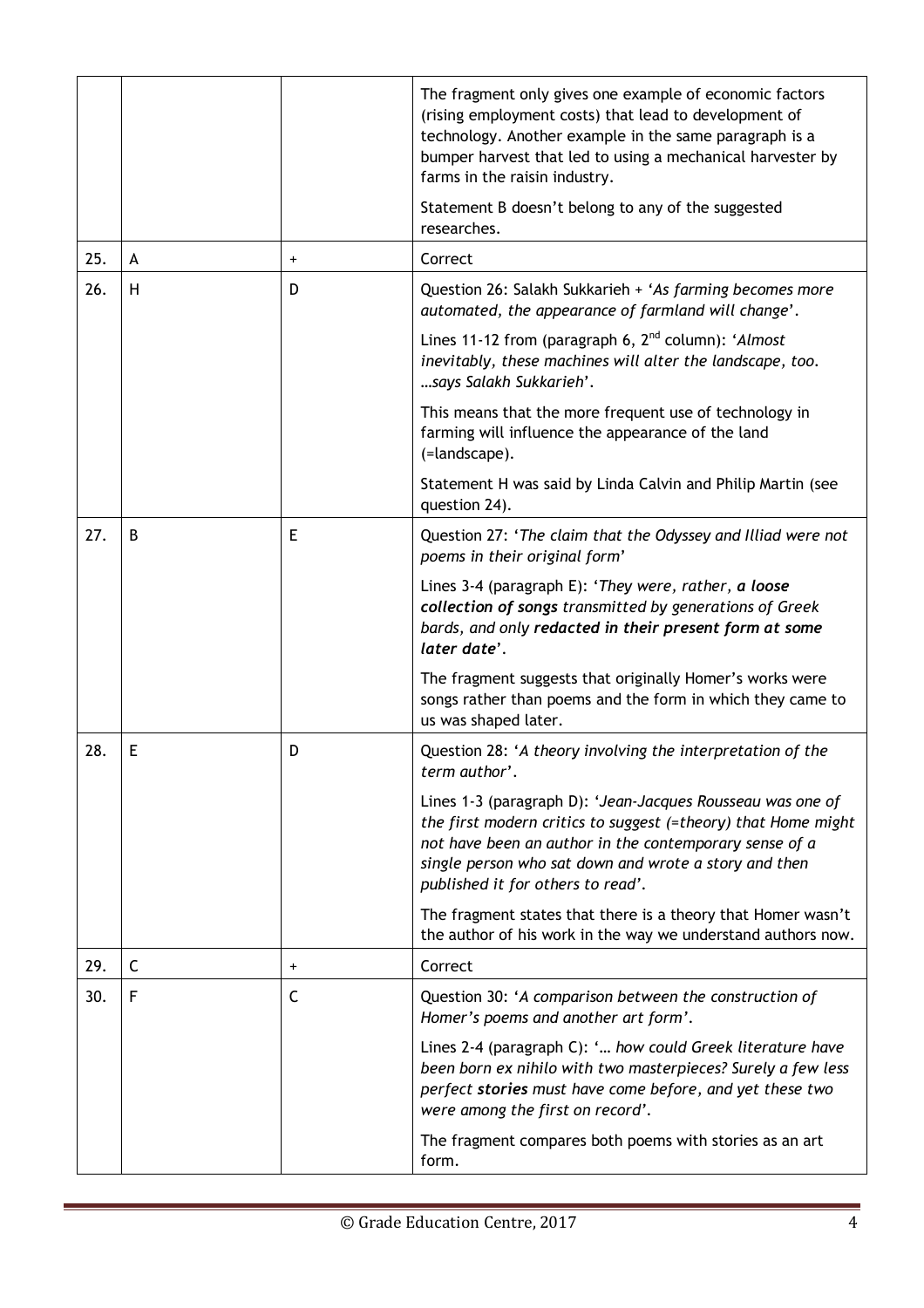| 31. | A             | $\ddot{}$         | Correct                                                                                                                                                                                                                                                                                                                                 |
|-----|---------------|-------------------|-----------------------------------------------------------------------------------------------------------------------------------------------------------------------------------------------------------------------------------------------------------------------------------------------------------------------------------------|
| 32. | D             | B                 | Question 32: 'Doubts regarding Homer's apparently<br>inappropriate descriptions'.                                                                                                                                                                                                                                                       |
|     |               |                   | Lines 7-8 (paragraph B): ' both poems were oddly repetitive<br>in the way they referred to characters'. Lines 13-16: 'The<br>same narrative units pop up again and again, only with<br>different characters and circumstances. In the context of<br>such finely spun, deliberate masterpieces, these quirks<br>seemed hard to explain'. |
|     |               |                   | Both fragments highlight inappropriacies in descriptions -<br>repetitive reference to characters as well as repetition of<br>events but with different characters.                                                                                                                                                                      |
| 33. | A             | D                 | Question 33: 'Later writers referred to them as ideal<br>examples of writing'.                                                                                                                                                                                                                                                          |
|     |               |                   | Lines 2-5 (paragraph B): 'These two poems had long been<br>had long been held as literary archetypes.  they were<br>celebrated as the models to which all literature should<br>aspire'                                                                                                                                                  |
|     |               |                   | This fragment shows that the poems were highly regarded and<br>considered exemplary by other writers.                                                                                                                                                                                                                                   |
| 34. | C             | $\ddot{}$         | Correct                                                                                                                                                                                                                                                                                                                                 |
| 35. | В             | $\ddot{}$         | Correct                                                                                                                                                                                                                                                                                                                                 |
| 36. | E             | C                 | Question 36: 'Homer created the Odyssey and Illiad without<br>writing them down'.                                                                                                                                                                                                                                                       |
|     |               |                   | Lines 4-5 (paragraph D): 'the Odyssey and Illiad might have<br>been 'written in men's memories. Somewhat later they were<br>laboriously collected in writing'.                                                                                                                                                                          |
|     |               |                   | The lines state that originally the poems were created orally<br>and only then recorded in writing.                                                                                                                                                                                                                                     |
| 37. | <b>CLICHE</b> | <b>GENERATION</b> | Question 37: 'Spoken poetry was once the means by which<br>of a particular culture or community could pass on its<br>knowledge'.                                                                                                                                                                                                        |
|     |               |                   | Lines 1-3 (paragraph A): ' cultural transmission meant oral<br>transmission and poetry, passed from mouth to ear, was the<br>principal medium of moving information across space from<br>one generation to the next'.                                                                                                                   |
|     |               |                   | The word fitting the gap is a noun, connected with culture<br>and it (something or someone alive) could pass on (=transmit)<br>its knowledge.                                                                                                                                                                                           |
| 38. | <b>BARD</b>   | <b>CITIZEN</b>    | Question 38: 'Indeed, it has been suggested that it was the<br>duty of a  to know the poetry so they would be informed<br>about subjects such as politics and history.'                                                                                                                                                                 |
|     |               |                   | Lines 3-7 (paragraph A): 'Oral poetry was It was  a massive<br>repository of useful knowledge, a sort of encyclopedia of<br>ethics, politics, history and technology which the effective<br>citizen was required to learn as the core of his educational                                                                                |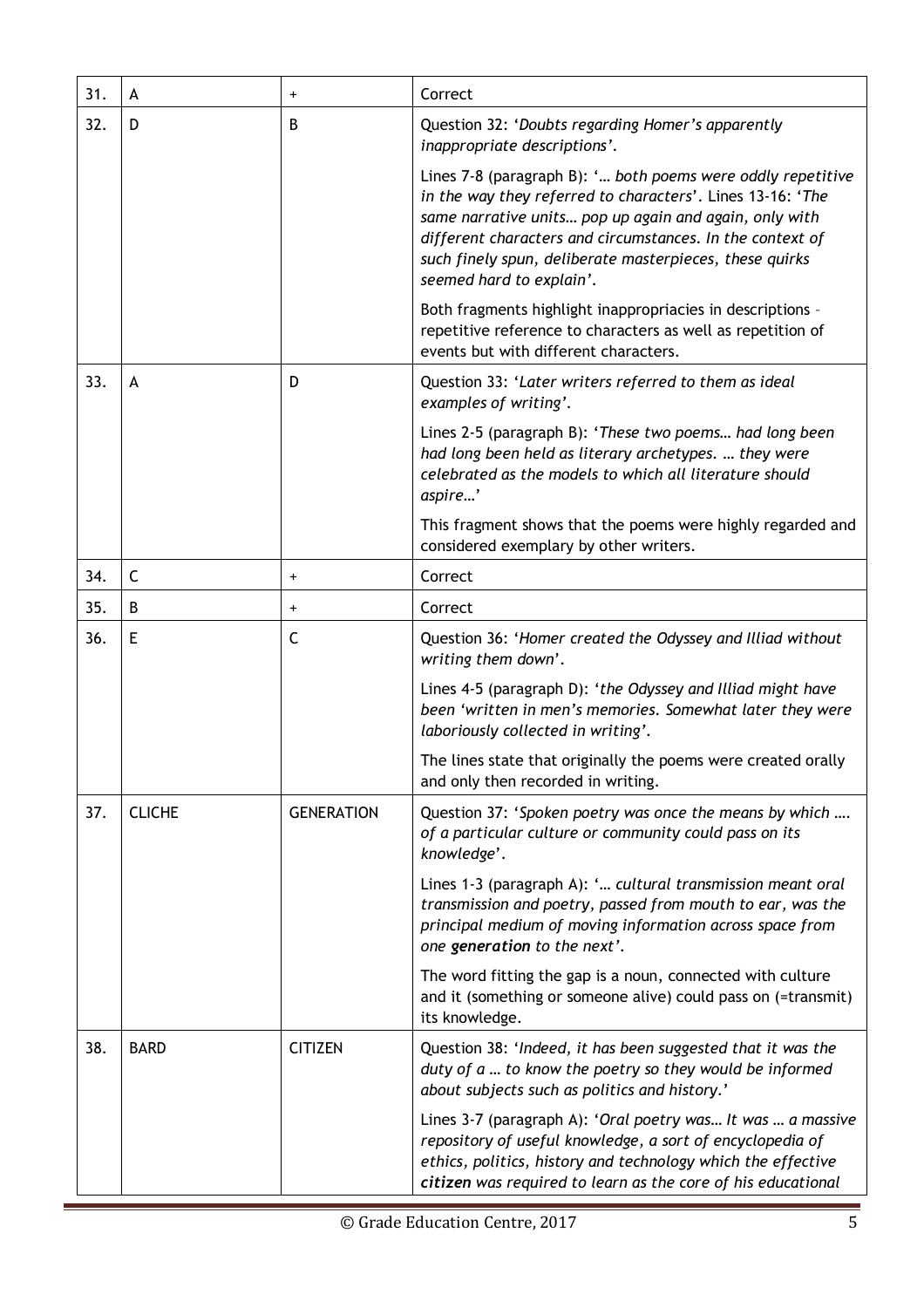|     |              |                | equipment'.<br>The fragment says that a citizen had to learn oral poetry in<br>order to be well aware of politics and history as part of<br>education that day.                                                      |
|-----|--------------|----------------|----------------------------------------------------------------------------------------------------------------------------------------------------------------------------------------------------------------------|
| 39. | <b>RHYME</b> | ABSTRACT       | Question 39: 'Psychologists now know that when people are<br>trying to remember information, they may find it difficult to<br>remember words that express  ideas'.                                                   |
|     |              |                | Lines (paragraph): 'Words that rhyme are much more<br>memorable that words that don't, concrete nouns are easier<br>to remember than abstract ones'                                                                  |
|     |              |                | The word fitting the gap should be an adjective that describes<br>ideas, and words that express such ideas are difficult to<br>remember. The fragment uses 'nouns' which are replaced by<br>'words' in the question. |
| 40. | <b>MUSIC</b> | $\overline{1}$ | Correct                                                                                                                                                                                                              |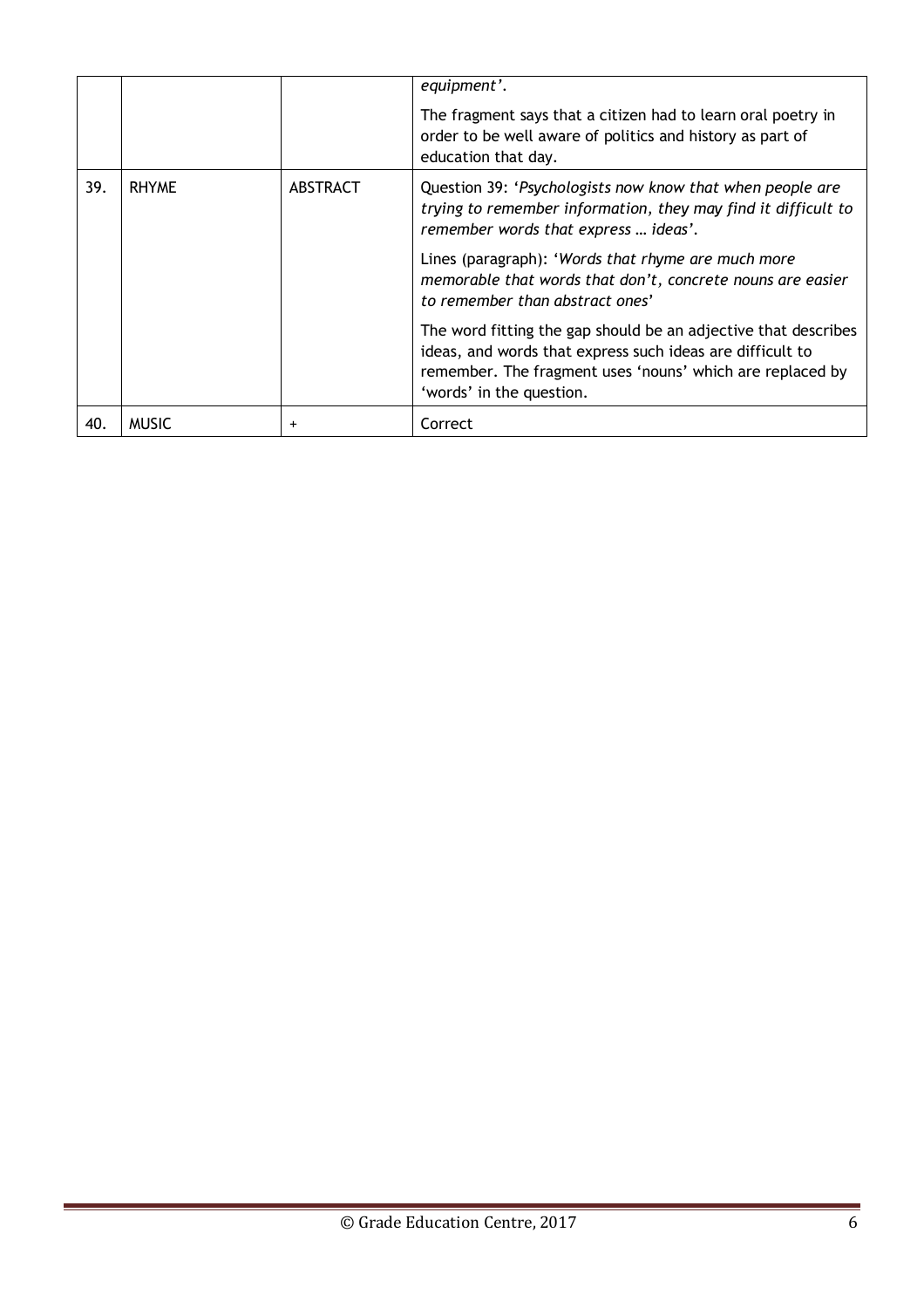### *STRATEGIES FOR IMPROVEMENT*

*In order to improve your score on the reading tests, do the following:*

#### *General strategies:*

- $\checkmark$  Enlarge academic vocabulary. It's a good idea to study words from texts (see the last pages of this paper) that you read and learn them from an Academic Vocabulary list http://www.englishvocabularyexercises.com/AWL/id21.htm
- $\checkmark$  Learn words by synonyms to be able to recognize paraphrases and pay attention to word formation, e.g. transform – transformation – transformative.
- $\checkmark$  Read on a day-to-day basis. This could be reading online news on http://www.thetimes.co.uk/, http://www.bbc.com/news/world and http://www.nationalgeographic.com/ and working with vocabulary.
- $\checkmark$  Practice reading under timed conditions. Use practice tests for this purpose.

#### *Specific strategies:*

- $\checkmark$  Read instructions carefully and pay attention to how many words you can use in a task.
- $\checkmark$  Practice paraphrasing information in a text and questions. This will help you better understand ideas and compare them.
- $\checkmark$  Learn to identify as much information about a missing word as possible (part of speech, what kind of information is missing, what in a sentence drops a hint what kind of information is missing)
- $\checkmark$  Manage your time effectively. It's important not to spend a lot of time on one question it's possible to answer more questions during the same time.
- $\checkmark$  You can start with any text you like. There is also no need to answer the questions in the order they are given.
- $\checkmark$  Allow yourself enough time not only to transfer answers to an answer sheet, but also to check your answers. It's better to write answers on the answer sheet after each text.
- $\checkmark$  Make sure you copy the words from the text correctly.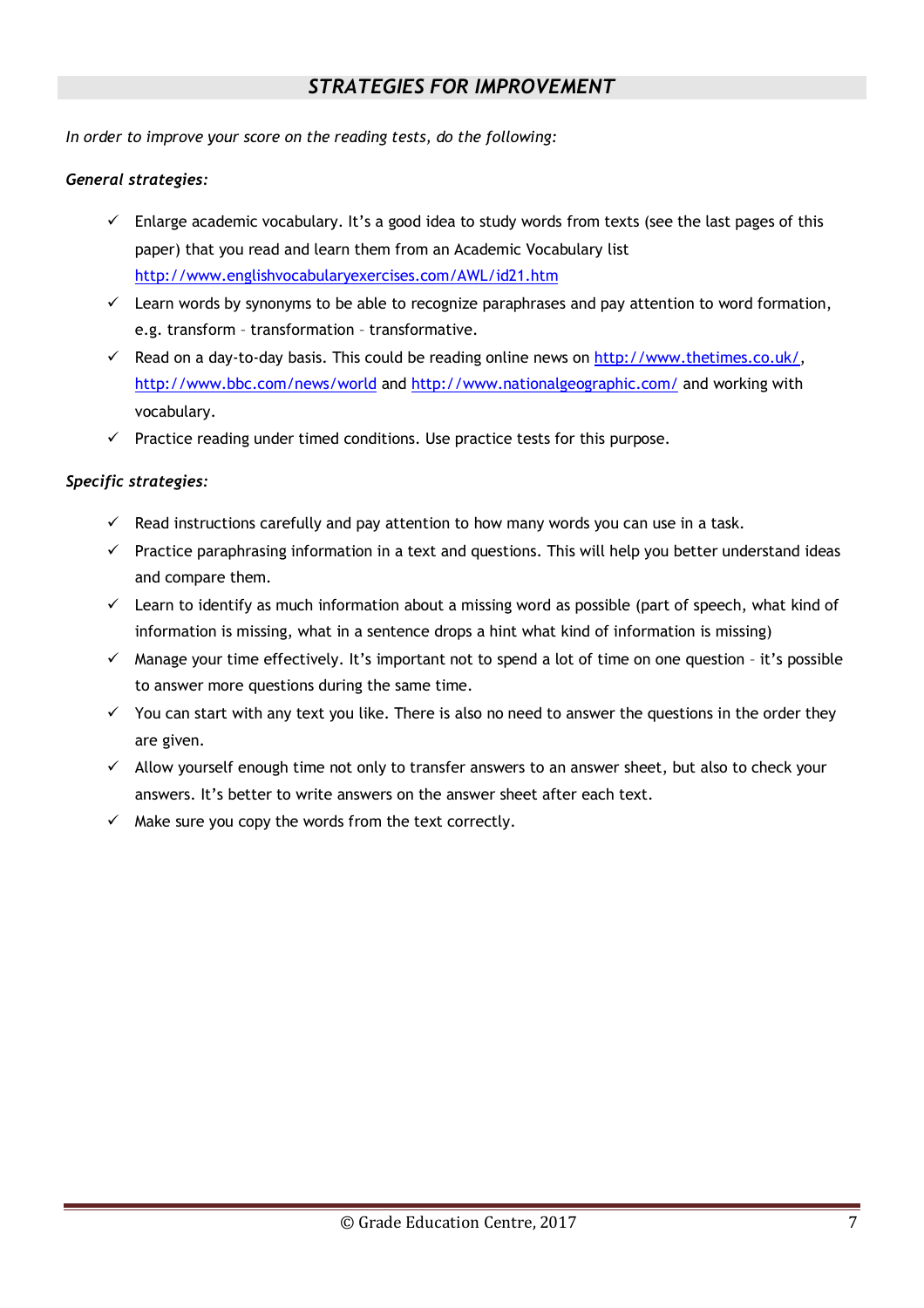### *USEFUL VOCABULARY FROM THE TEST*

One way to enrich your vocabulary (especially academic) is to work with new words and phrases from texts. Below you will find a lot of useful academic vocabulary from the test.

## **Abbreviations used** v – verb (e.g. to go) n – noun (e.g. sun) adj – adjective (e.g. beautiful) adv – adverb (e.g. originally) c - collocation (e.g. raise money)  $p -$  preposition (e.g. at, without)

**acquire** (v) get something by buying it or being given

Syn: get, receive, accept

*He has acquired a reputation of being difficult to work with.*

**affordable** (adj) not expensive

Syn: cut-price, cheap, low-cost

*You can buy nice clothes at affordable prices in this shop.*

**albeit** (p) although

Syn: however

*He tried, albeit without success.*

**alter** (v) change something slightly, or cause the characteristics of something to change

Syn: alternate, transform, turn into

*Because of the weather, we've had to alter some of our plans.*

**argue** (v) give reasons for your idea, opinion, belief

Syn: state, claim

*It's no longer possible to argue that crime is connected with unemployment.*

**aspire** (v) want something very much

Syn: desire, crave, strive

*Most of his students aspired to a career in business.* 

**backing** (n) support, especially money, that someone gives to a person or plan

Syn: aid, assistance, help

*We need to get the backing of someone in authority.*

**blizzard** (n) a severe snow storm with strong winds

Syn: snowfall

*Blizzard conditions made the main roads almost impassable.*

**conceivable** (adj) possible to imagine or to believe

Syn: believable, imaginable

*Books on every conceivable subject lined on wall.*

**consumer** (n) a person who buys goods or services for their own use

Syn: customer, user

*Higher prices will definitely affect all consumers, including businesses.*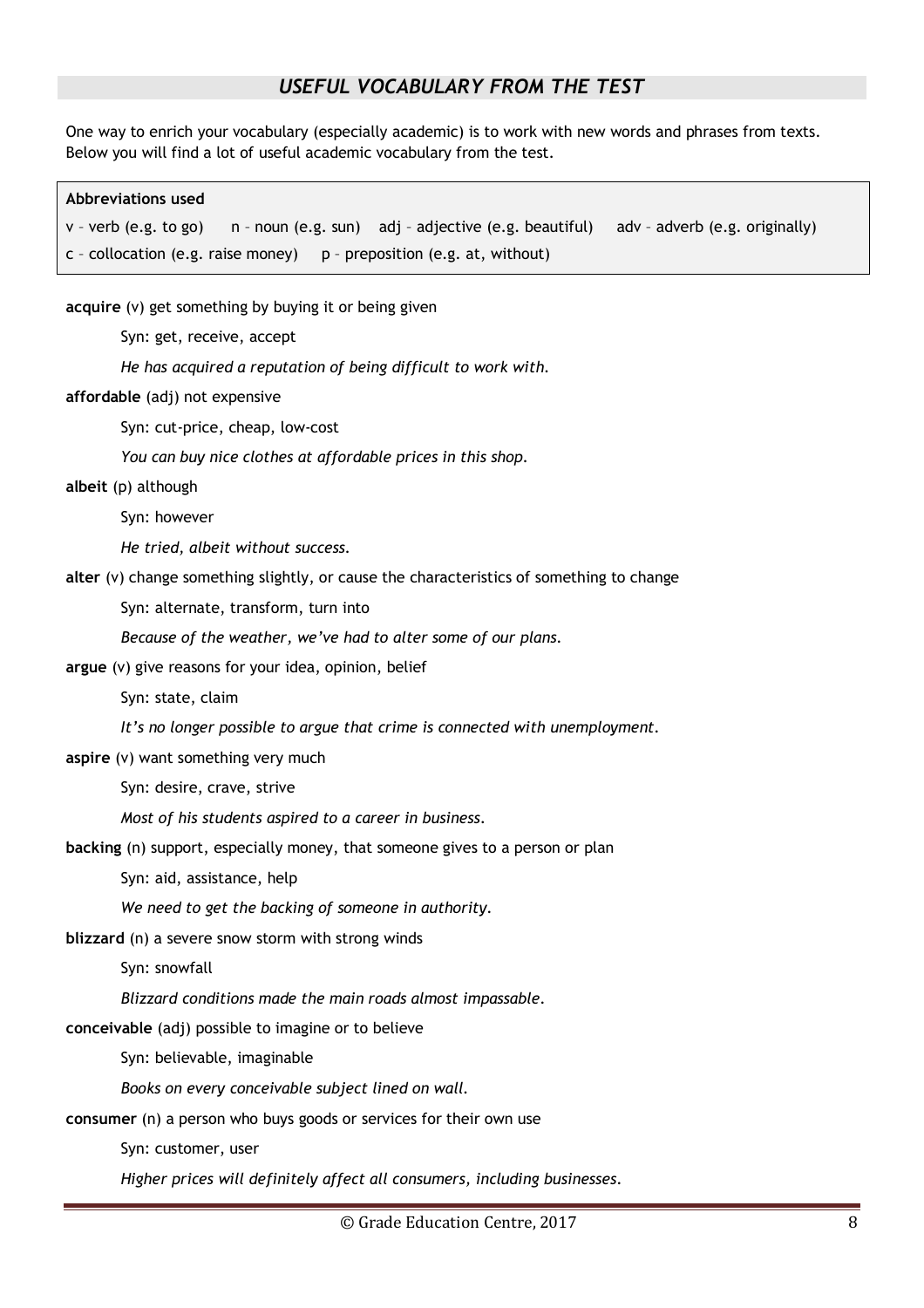**core** (n) the basic and the most important part of something

Syn: basis, essence, root

*The core of her philosophy is respect for life.*

**currently** (adv) at the present time, now

Syn: presently, at present

*Currently he is directing sitcoms.*

**deliberate** (adj) something planned carefully

Syn: conscious, thoughful

*Some women make a deliberate choice to bring up a child alone.*

**determination** (n) the ability to continue trying to do something, although it is very difficult

Syn: dedication, persistence

*Her determination, teamwork skills and leadership capabilities convinced us that she was perfect for the job.*

**disguise** (v) give a new appearance to a person or thing, especially in order to hide its true form Syn: camouflage, mask

*The journalist disguised himself as a waiter in order to get in the celebrity party.*

**distinguish** (v) understand the difference between two things; make one person or thing seem

different from another.

Syn: discriminate, differentiate, separate

*It is important to distinguish between business and pleasure.*

**downside** (n) a disadvantage of a situation

Syn: drawback, flaw

*The downside of living in the area is that it is expensive.*

**eliminate** (v) remove or take away something or someone

Syn: get rid of, eradicate, exclude

*Water helps eliminate toxins from your system.*

**embed** (v) fix something firmly into a substance

Syn: ingrain, insert

*I tried to move the fingers, but they were embedded in amber.* 

**ensure** (v) make something certain to happen

Syn: make sure, guarantee

*We must ensure that tourism develops in harmony with the environment.*

**essence** (n) basic or the most important idea of quality of something

Syn: core, heart, root

*He captures the essence of French country life with colourful and pretty designs.*

**estimate** (v) guess or calculate the cost, size or value of something

Syn: assess, evaluate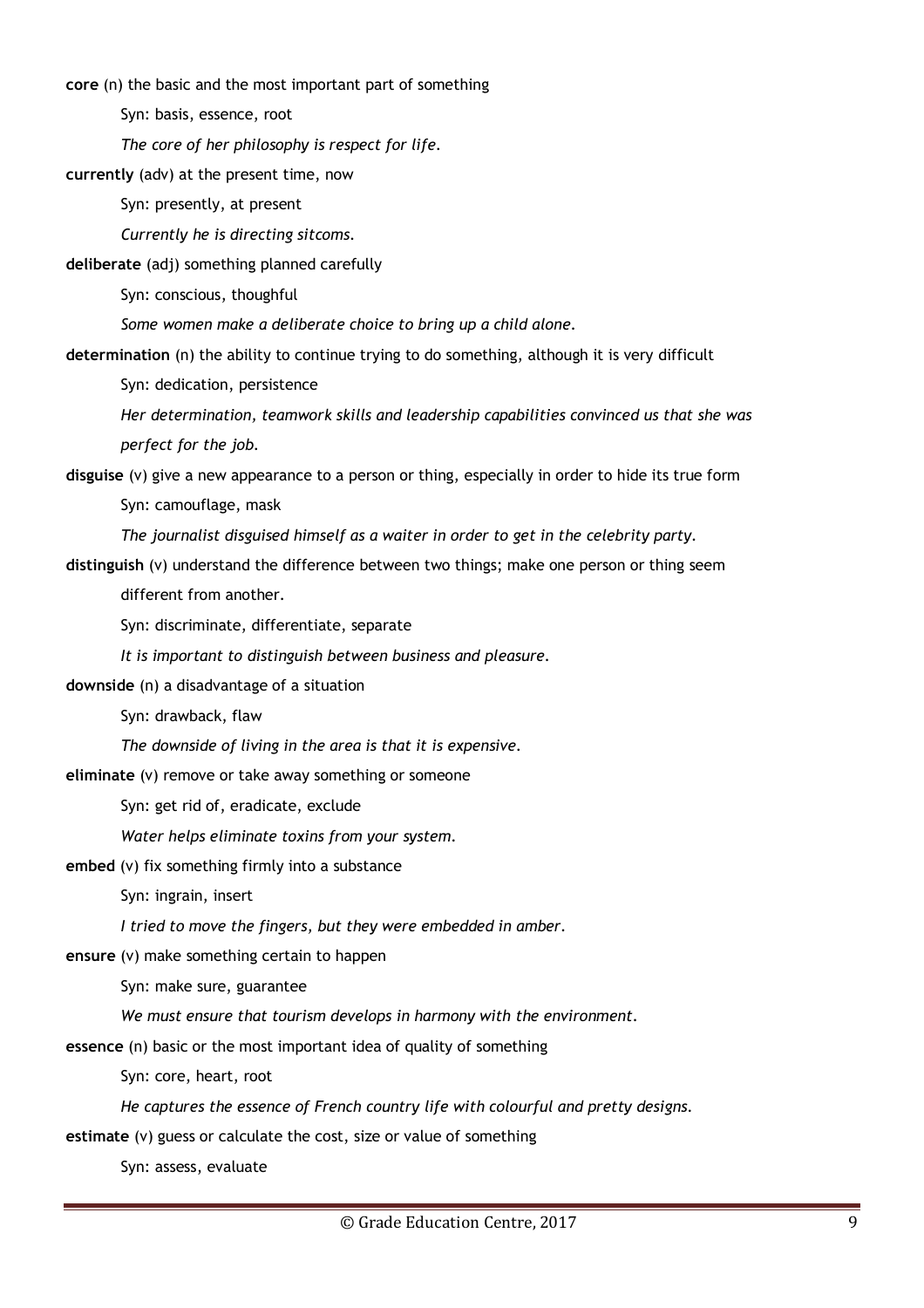*We had estimated about 300 visitors, but the actual number was much higher.*

**eventually** (adv) in the end, especially after a long time, or a lot of effort

Syn: finally, ultimately

*I found it hard to follow what the teacher was saying, and eventually I lost concentration.*

**expense** (n) something that makes you spend money

Syn: expenditure, spending, investment

*Owning a car involves a lot of expense – it's unavoidable.* 

**feeble** (adj) weak and without energy, strength of power

Syn: weak, inefficient, slight

*The little lamp gave only a feeble light.*

**fossil** (n) the shape of a plant or animal (or part of it) that has been preserved in rock for a very long period

Syn: skeleton

*Here are fossils showing the horse in stages of its evolution.*

**fulfill** (v) do something as promised or intended, or to satisfy your hopes and expectations

Syn: accomplish, realize, satisfy

*She said she had failed to fulfill her teenage ambitions.*

**get rid of** (c) remove or throw away something unwanted

Syn: do away with, eliminate, dispose of

*The idea of the game is to get rid of all your cards as soon as you can.*

**herd** (n) a large group of animals of the same type that live and feed together

Syn: group, flock

*A herd of cattle or sheep is almost as easy to tend if it contains fifty animals as twenty five.*

**heritage** (n) traditions, languages or buildings belonging to a particular society that were created in

the past and still have historical importance

Syn: background, tradition

*These monuments are a vital part of the cultural heritage of South America.*

**implement** (n) a tool that works by being moved by hand or being pulled across a surface

Syn: appliance, instrument, device

*Shopkeepers are not supposed to sell knives and other sharp implements to children.*

**inevitably** (v) in a way that cannot be avoided

Syn: unavoidably, inescapably

*Their arguments inevitably end in tears.*

**initially** (adv) at the beginning

Syn: at first, originally

*The damage was far more serious than initially believed.*

**insidious** (adj) (of something unpleasant and dangerous) gradually and secretly causing harm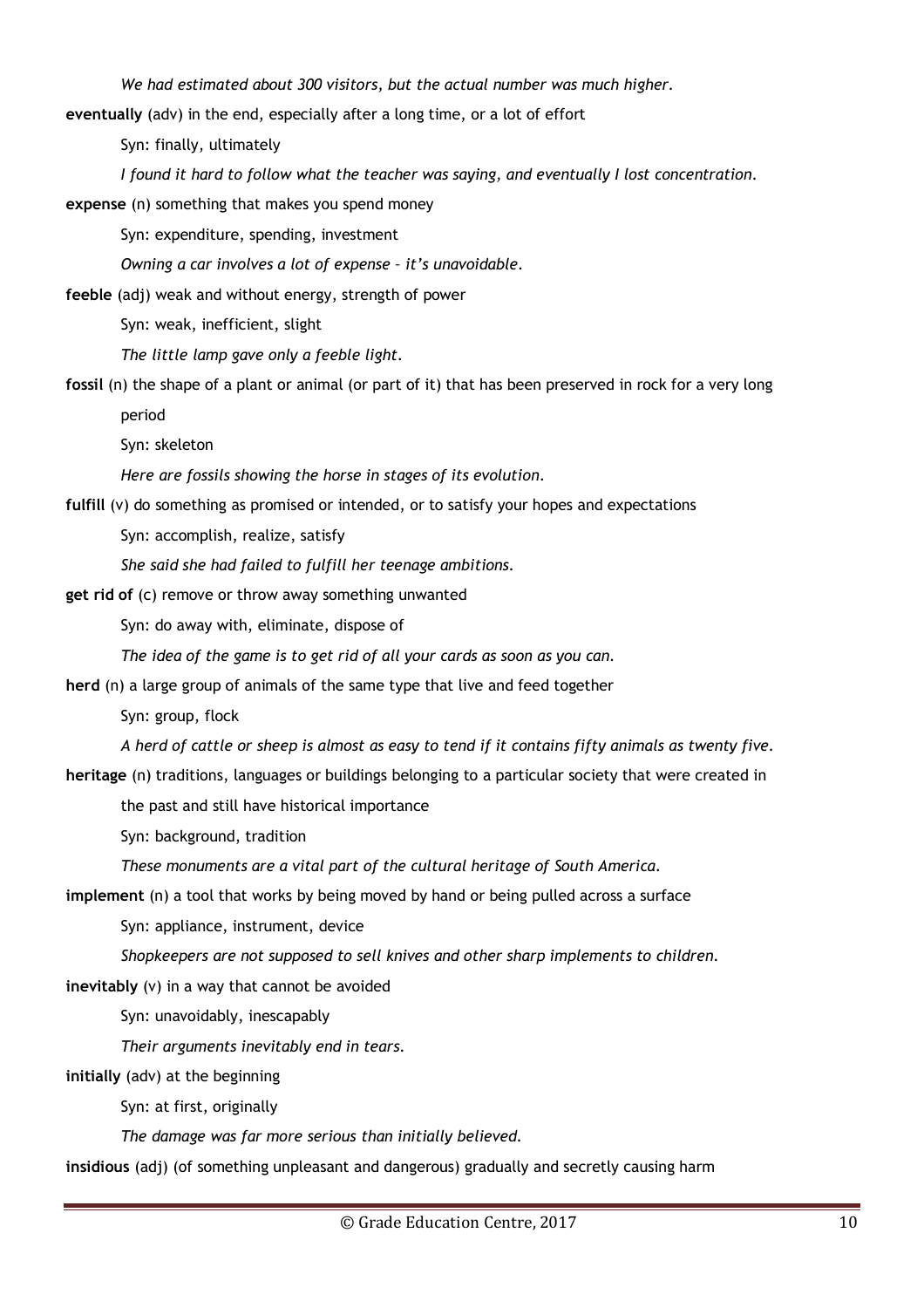Syn: tricky, dangerous

*High blood pressure is an insidious condition which has few symptoms.*

**opt for** (v) make a choice, especially of one thing or possibility instead of others

Syn: decide, choose, go for

*Both boys opted for the Navy when they left school* 

**pattern** (n) a particular way in which something is done, organised or happens

Syn: arrangement, design

Changing patterns of agriculture are threatening the countryside.

**perplex** (v) – confuse and worry someone slightly by being difficult to understand or solve

Syn: astonish, baffle, mystify

*The disease has continued to perplex doctors.*

**persuade** (v) – make someone do or believe something by giving them a good reason to do it

Syn: convince, assure, urge

*Johnson was influential in persuading the producers to put money into the film.*

**principal** (adj) – first in order of importance

Syn: most important, key, major

*That was my principal reason for moving.*

**proceed to** (v) do something after you have done something else

Syn: continue, go on

She sat down and proceeded to tell me about her skiing holiday.

**precision** (n) the quality of being exact

Syn: accuracy, exactness

*The work is done with military precision.*

**raise funds** (c) collect money that you can use to do a particular job or help people

Syn: raise money

*Their prime goal was to raise money for charity.*

**recur** (v) happen many times or happen again

Syn: reappear, persist

*The theme of personal space and freedom recurs throughout her writing.*

**reckon** (v) think or believe (informal)

Syn: suppose, assume, believe

*There was a man on the news last night who reckons we've been visited by beings from other* 

*worlds.*

**reinforce** (v) (of an idea or opinion) make stronger

Syn: strengthen, emphasise

*His behavious merely reinforced my dislike of him.*

**reject** (v) refuse to accept or believe something or someone